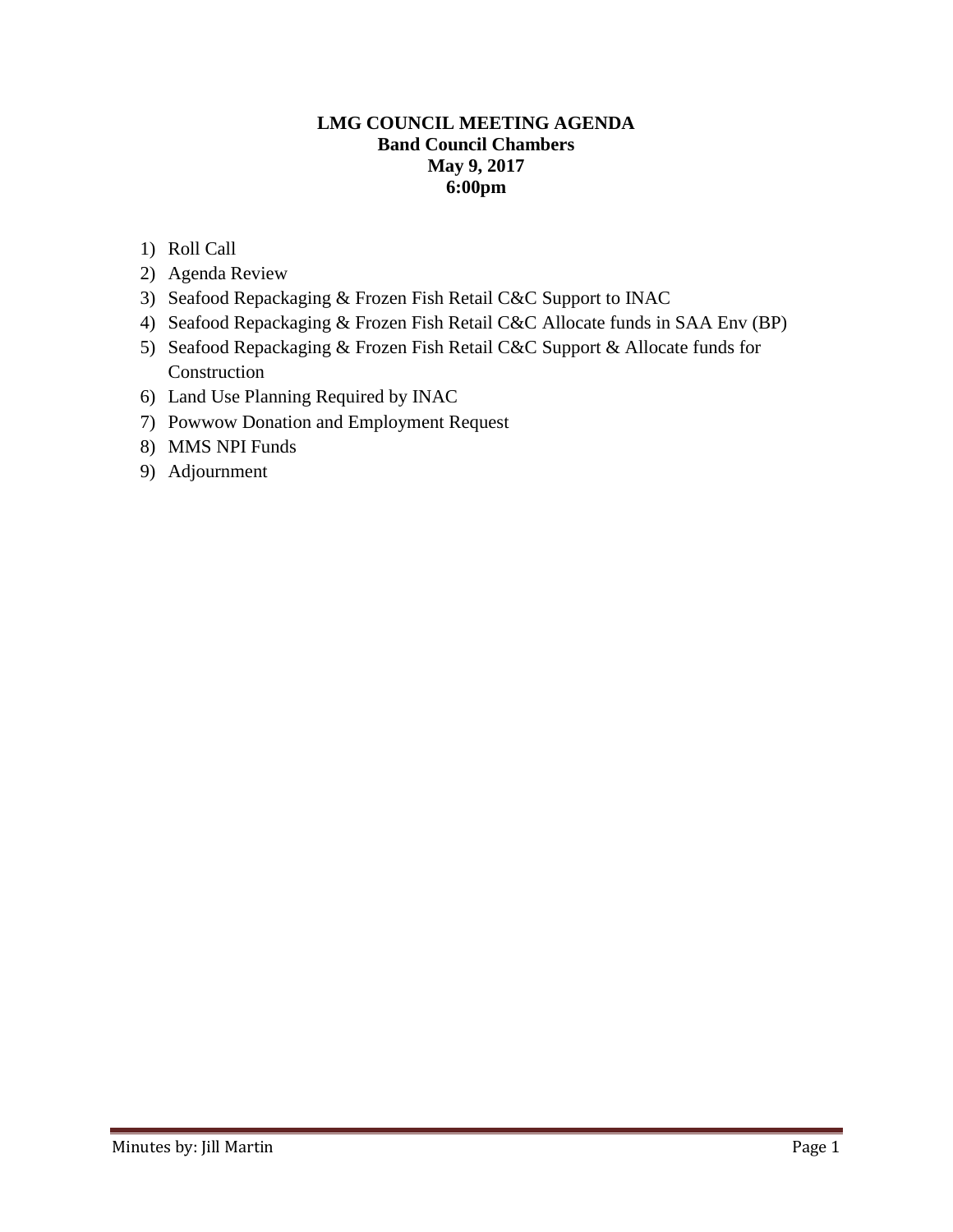# **1. Roll Call**

# **LMG COUNCIL ATTENDEES:**

Chief Darcy Gray Councillor Lloyd Alcon Councillor Chris Wysote Councillor Sky Metallic Councillor Lorna Sook Councillor Gordon Isaac Councillor Calvin Barnaby Councillor Dr. Cathy Martin

## **Absent:**

Councillor Sheila Swasson Councillor Kevin Methot Councillor Annette Barnaby Councillor John Murvin Vicaire Councillor Wendell Metallic

## **2. Adoption of the Agenda**

A motion was made to accept the agenda.

 Moved: Councillor Sky Metallic Second: Councillor Gordon Isaac Jr. Passed: Passed

## **3. Order in Council: Seafood Facility Repack & Fish Plant (INAC)**

An Order in Council was presented to council which will mandate Chief and Executive Director to authorize and sign all necessary instruments and documents to seek funding from the federal and provincial government to support the development of the Seafood Repackaging Facility and Frozen Season Retailing Market. The Listuguj Mi'gmaq supports the development of the project and business plan. A motion was made to accept the Order in Council.

Moved: Councillor Lorna Sook Second: Councillor Chris Wysote Passed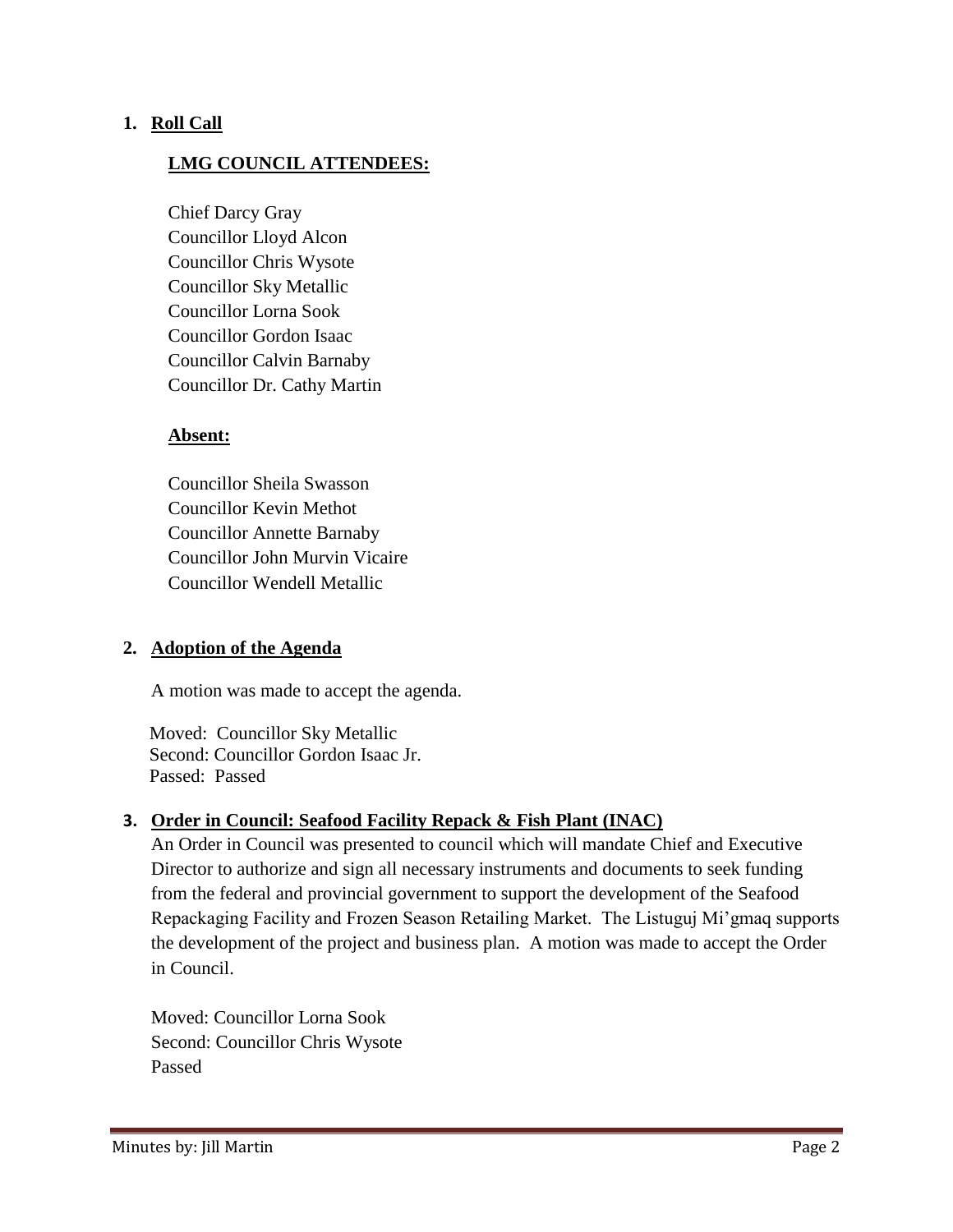## **4. Order in Council: Seafood & Fish Market Facility- SAA**

An Order in Council was presented to council which indicates that the Listuguj Mi'gmaq Government wishes to utilize the \$500,000 from the Aboriginal Initiative Fund II to help construct the Sea Food Repackaging and Frozen Retail Outlet. The OIC also mandate Chief and Executive Director to sign all necessary instruments and documents to seek funding from the federal and provincial governments to support the development of the Seafood Repacking and Frozen Seafood Retailing Market.

Moved: Councillor Gordon Isaac Jr. Second: Councillor Sky Metallic Passed

#### **5. Order in Council: Seafood Repack & Fish Market: Business Plan SAA**

An Order in Council was presented to council which indicates that the Listuguj Mi'gmaq Government wishes to engage into an agreement with the Secretariat Aux Affairs Autochthones and utilize \$80,000 from the AIF envelope to complete the study. The OIC also mandates the Chief and the Executive Director to authorize and to sign all necessary instruments and documents to secure the funding from the Secretariat Aux Affaires Autochotones Quebec Government.

Moved: Councillor Chris Wysote Second: Councillor Sky Metallic Passed

#### **6. Order in Council: Land Use Planning**

An Order in Council for Land Use Planning was presented to council which indicates that the objective of the land use plan will be to ensure the needs of the community are met while protecting our natural resources and waterways in and around the community.

Moved: Councillor Lorna Sook Second: Councillor Sky Metallic Passed

#### **7. Powwow Donation & Employment Request**

A member from the Powwow committee came to speak with council in regards to hiring two